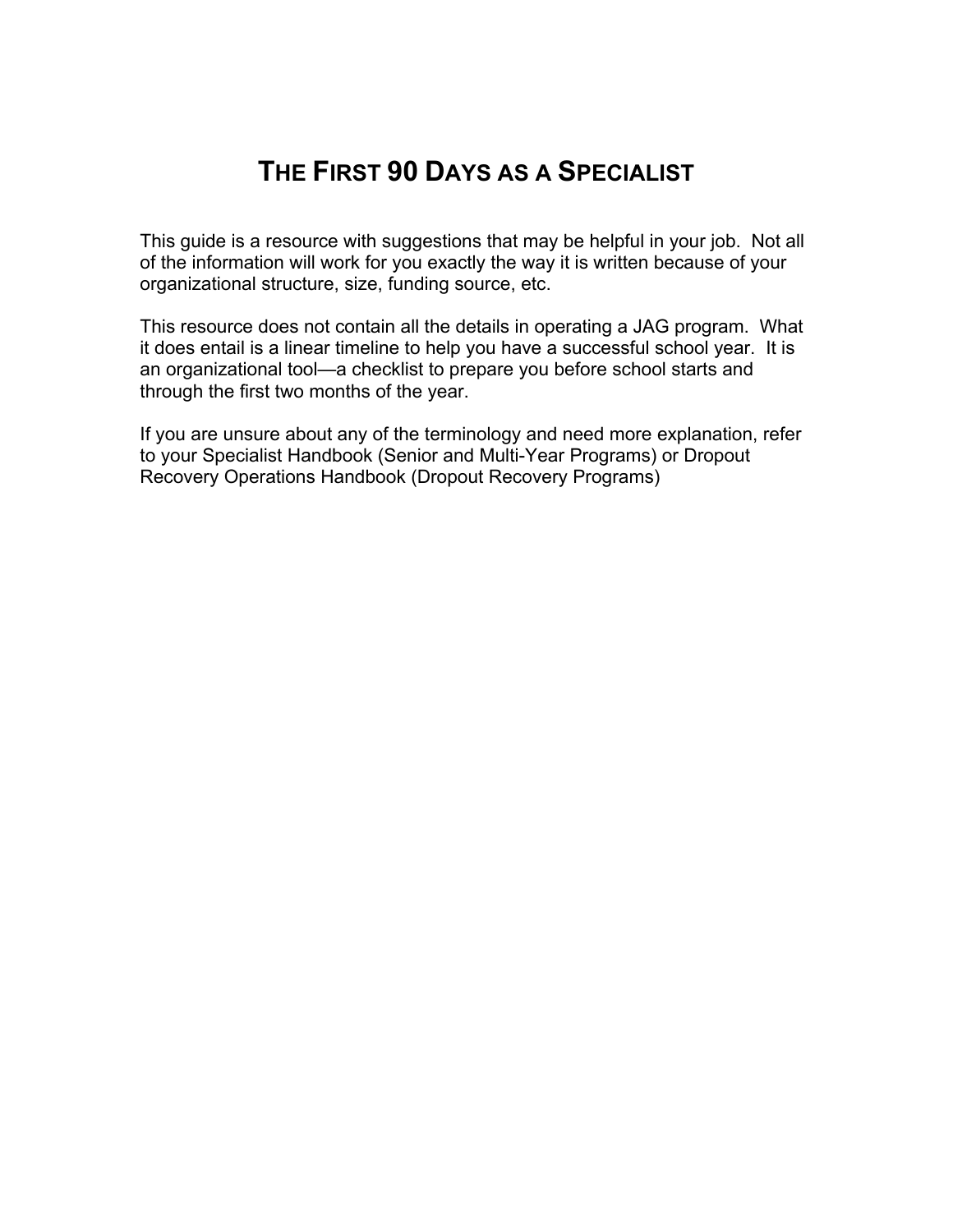# **BEFORE SCHOOL STARTS**

A lot needs to happen before the students start attending your class. This basic start-up checklist will assist you in managing your time, learning JAG and getting ready for the students/participants. This is modified from Appendix C in Specialist Handbook and Appendix D from Dropout Recovery Operations Handbook.

## **MEET WITH SUPERVISOR/CSA REPRESENTATIVE**

- Secure JAG materials (Specialist handbook, Career/Professional Association Handbook, Curriculum CD-Rom, videos, Crossroad newsletter, JAG annual report, etc.)
- Secure job description
- Secure site agreement between JAG and site/school
- Secure employee manual (for vacation, pay, hours, etc.)
- Secure procedure manual
- Secure calendar of events (staff meetings, training, deadlines, special events, etc.)
- Secure performance evaluation instrument
- Secure marketing materials (brochures, business cards, letterhead, logo, annual report, Crossroads issue, etc.)
- Arrange for JAG Model training
- Arrange for National Data Management training
- Identify a Specialist you can observe, ask questions, receive coaching

## **LEARN THE JAG MODEL**

- Review JAG materials (Specialist handbook or Dropout Recovery Operations Handbook, Career/Professional Association Handbook, videos, Crossroads newsletter, etc.)
- \_\_\_ Focus special attention on Appendix A in Specialist Handbook or Dropout Recovery Operations Handbook
- Write down your questions as you read through the materials

### **MEET WITH SCHOOL PRINCIPAL OR SITE DIRECTOR**

- Identify office location
- Identify classroom space
- Secure a faculty handbook
- Respond to any questions about the JAG Model
- Attend orientation
- \_\_\_ Attend staff meeting
- Find out about sign-out procedures when leaving school for employer marketing and job development
- Ask for a recommended mentor to observe and help you integrate into the school
- Schedule a staff presentation to promote the JAG program
- Schedule a time to present at a school board meeting
- Draft memo/flyer for staff to introduce yourself and program—place in staffs' mail boxes

### **COORDINATE PROGRAM START-UP WITH FUNDING SOURCE STAFF TO DETERMINE THE FOLLOWING:**

- Become familiar with eligibility process for JAG students, including all documentation required
- Secure all funding source forms that must be completed
- Discuss delineation of responsibility of eligibility documentation between funding source and Specialist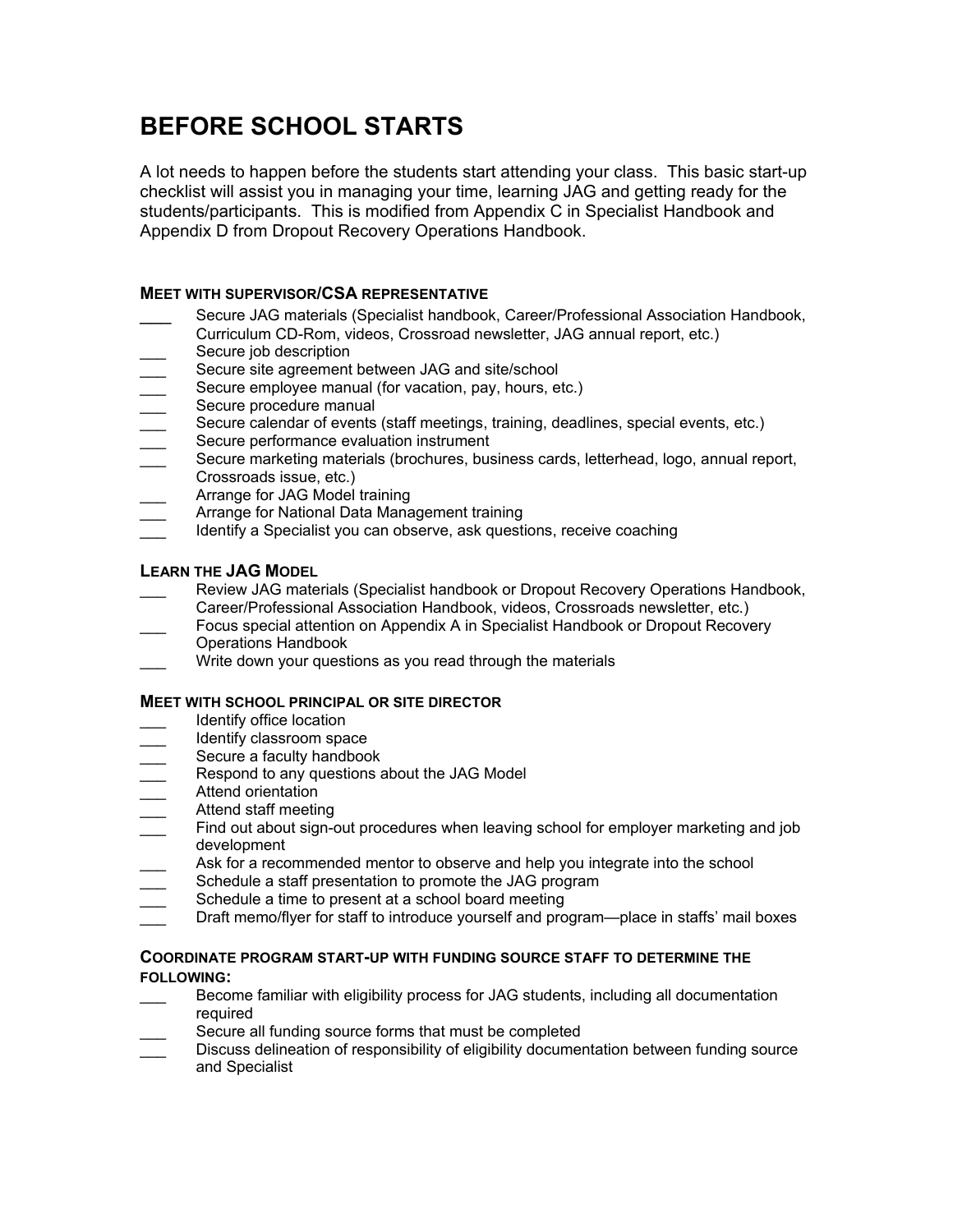### **SET-UP YOUR OFFICE AND CLASSROOM**

- Office should provide privacy for interviewing and advising participants
- Secure a telephone for employer marketing and job development
- \_\_\_ Make sure a computer is available for implementation of JAG National Data Management System
	- Identify the location of necessary equipment, including:
		- o Computer modem (or access)
		- o Laser jet printer (or access)
		- o Fax machine
		- o Desk and chair<br>o 4-drawer file ca
		- o 4-drawer file cabinet (2) at least one must have a lock o Book case (1-2)
		- Book case (1-2)
		- o Wastebasket
		- o Side chairs (2)
		- Secure additional supplies and materials
		- o Stapler (staples)
		- $\circ$  Tape dispenser (tape)<br> $\circ$  Paper clips
		- Paper clips
		- o Rubber bands
		- o Pads of paper
		- o Copy paper<br>o Mailing labe
		- o Mailing labels<br>○ File folders (2)
		- File folders (200)
		- o Hanging file folder system
		- o Appointment book and/or pocket calendar
		- $\circ$  Determine classroom needs based on inventory of in-kind supplies and needs
- Place youth-oriented posters on the walls
- Locate a bulletin board for announcements and messages
- Design and print or secure membership certificates and/or cards
- Set-up or review individual file folders and other materials in the file cabinet(s)

### **SETTING UP FILES**

- Student/Participant Folders—you may want to have a checklist on the inside of each students/participant's folder that would include:
	- o Original Student/Participant Profile (S/NS/5Y/OS-1) signed
	- o Original Student/Parent Commitment form (S/NS/OS-4) signed
	- o Monthly Participant Activity Calendar (S/NS/5Y/OS-2)
	- o Competency Record (S/NS/5Y/OS-3)
	- o Pre-Assessment/Post-Assessment
	- $\circ$  Individual documentation that demonstrates attainment of competencies, i.e. tests, surveys, project reports, observations, rating sheets, assessment instruments, etc.
	- o Student/Participant Contact Report (S/NS/5Y/OS-5)
	- o Individual Career Plan and Graduation Plan for Non-Seniors. Individualized Development Plan for Dropout Recovery participants. However, it is good practice to have this for the Senior students as well.
	- o Progress Report (NS-24)
	- o Copy of cumulative record or previous year report card
	- o Anything else a funding source may require

### Other files:

- o Blank copies of Student/Participant Profile (S/NS/5Y/OS-1)
- o Blank copies of Student/Parent Commitment form (S/NS/OS-4)
- o Principal's Report
- o Community Service/Service Learning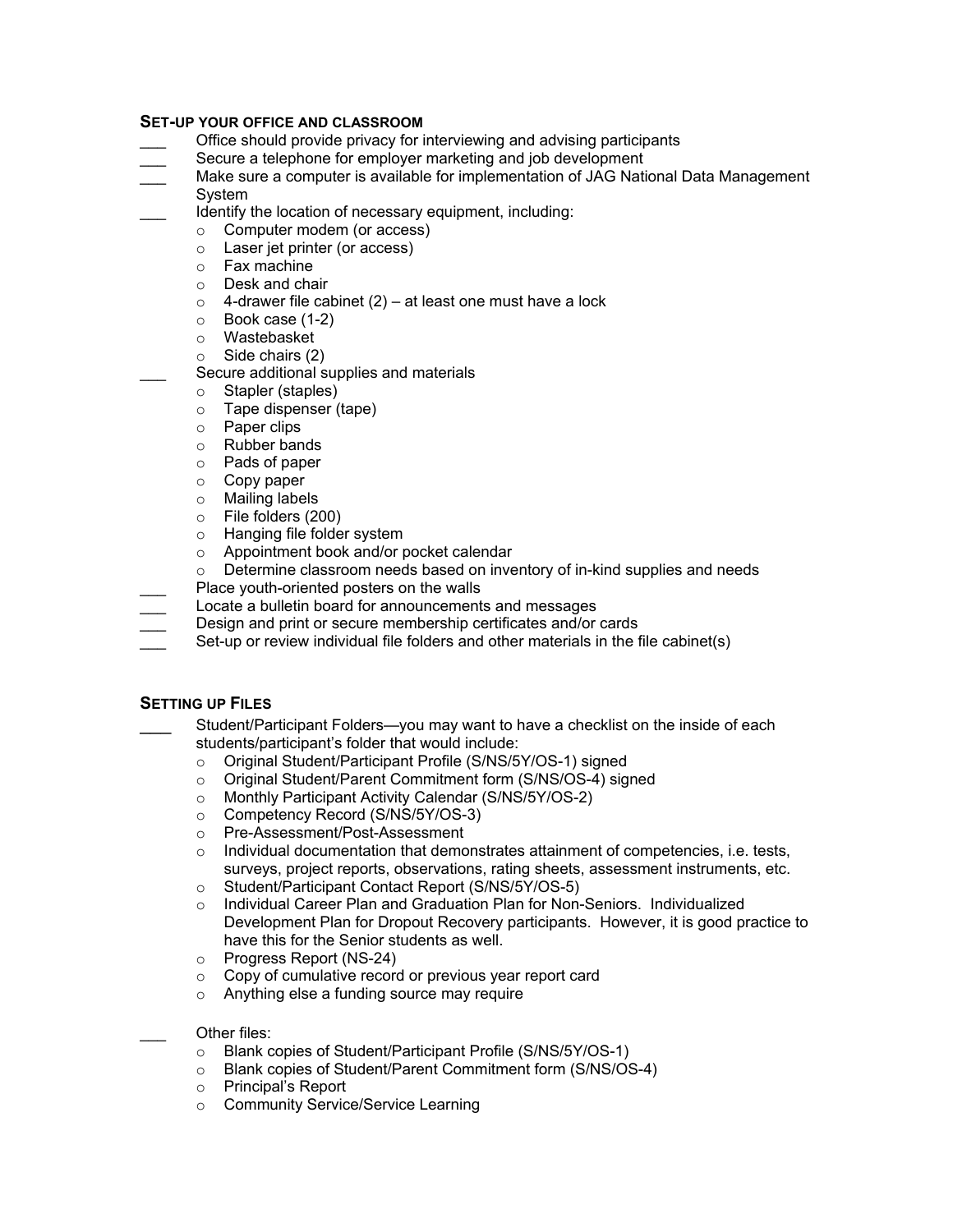- o Civic Affairs
- o Social Awareness
- o Leadership Development
- o Career Development
- o Fundraisers
- o Guest Speakers
- o Marketing
- o Job Development
- o Initiation and Installation Ceremony
- o Roster (S/NS/5Y/OS-10)
- Correspondence (news articles, letters, state information, etc)<br>○ Recruiting information
- Recruiting information<br>○ Funding Source require
- **Funding Source requirements**
- o Lesson Plans or Competency Plans (S/NS/OS-11)

\_\_\_ Create and post your classroom rules and responsibilities; discipline plan; and classroom procedures

Decide on icebreakers and teambuilding exercises the students will do during the first couple of weeks of school. The JAG Teacher's Tips Guide has several and the JAG curriculum has some too.

Getting organized is a great way to lower stress and clear the mind to think! The previous checklist should have helped you do just that. The next things to consider are:

- Selecting your students/participants
- Developing your curriculum delivery system
- Getting the Career/Professional Association organized

Below are many things you can do **BEFORE school starts.** 

# **INITIATE STUDENT/PARTICIPANT SELECTION JAG MODEL COMPONENT #4—STUDENT/PARTICIPANT SELECTION**

### **NEW SPECIALIST IN AN EXISTING JAG PROGRAM**

If you are a new Specialist in an existing program, the previous Specialist may have started or completed student selection in the spring. If this is the case, you will want to:

- \_\_\_ Call the students/participants, introduce yourself, and set appointments to meet them at
- the school/site so you can begin building rapport, learning about their interests, etc. \_\_\_ While meeting with each student/participant, fill out the Student/Participant Profile
- (S/NS/5Y/OS-1) if this has not been done
- Verify information on the Student/Participant Profile (access students' cumulative folder, talk with principal, counselor, school nurse, etc.)

### **SPECIALIST IN A NEW JAG PROGRAM**

If you are a Specialist in a new JAG Program, you will want to:

- Talk with principal, counselor, faculty or other stakeholders (WIB office, probation
- officers, etc.) to begin identifying students/participants who may benefit from the program Request a data report on students who have excessive absences, have not past state proficiency test, disciplinary problems, low GPA, etc.
- Develop a recruitment strategy, including flyers, handouts, posters, etc. to be placed at a various locations where participants spend time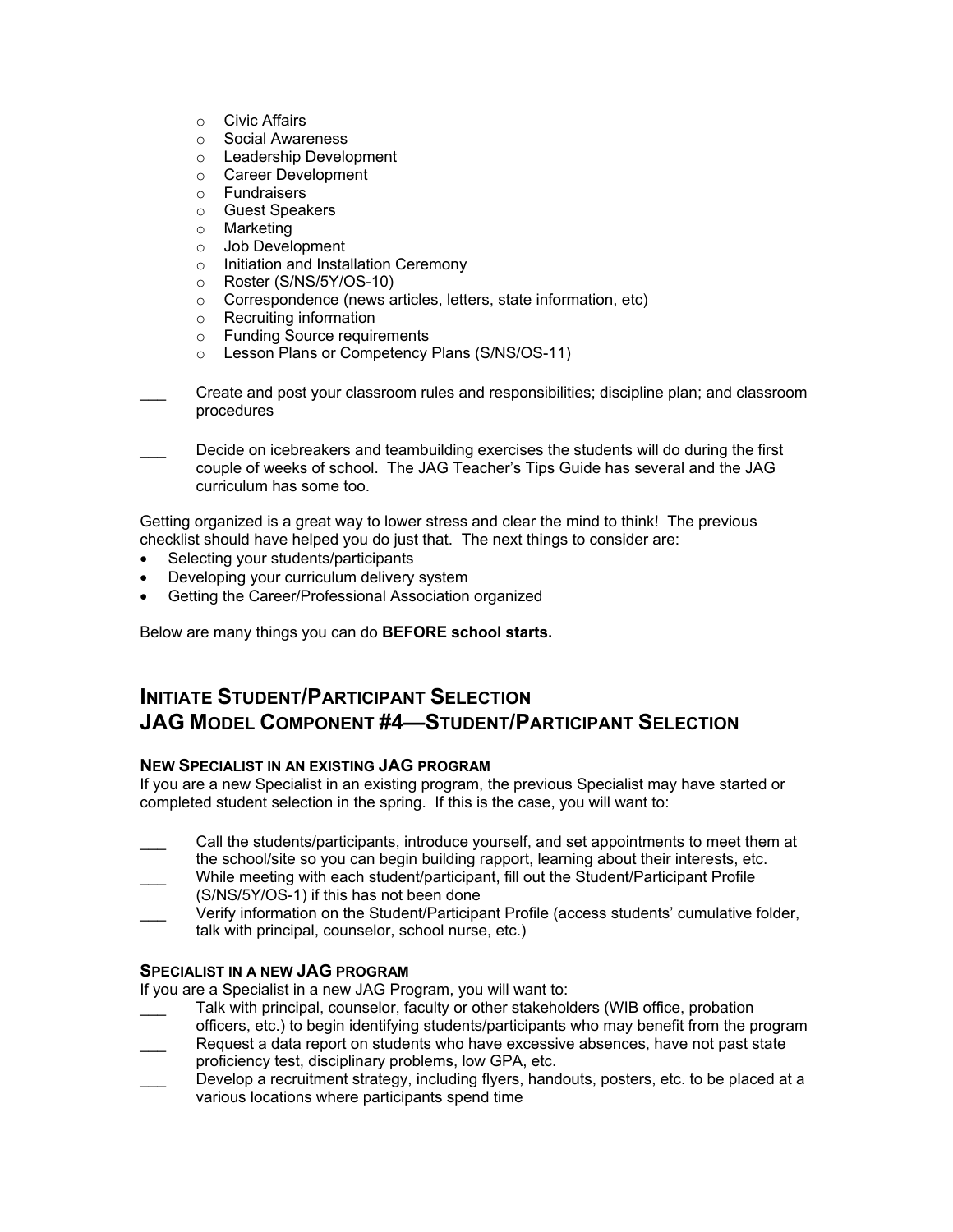- Send a letter or call the potential students/participants to introduce yourself, briefly explain the program, and set appointments to meet them at the school/site so you can interview them and explain the program.
- Complete the Student/Participant Profile (S/NS/5Y/OS-1) during the interview Verify information on the Student/Participant Profile (access students' cumulative folder,
- talk with principal, counselor, school nurse, etc.)

### **ESTABLISH AN ADVISORY COMMITTEE**

All JAG programs have an advisory committee to assist in identifying and selecting students/participants.

Senior and Multi-Year Programs advisory committees consist of representatives of the following groups: administration, counseling, basic skills faculty (reading, math, science) and vocational faculty.

Dropout Recovery Programs advisory committees are comprised of stakeholders that can support a Dropout Recovery Program from groups like: local school system (e.g. high school administrators, counselors, vocational faculty, etc.); other educational providers (e.g. adult education, GED instructors, community college representatives, School-to-Work partnerships); community agencies (e.g. homeless shelters, mental health services, workforce development); and juvenile officers.

Ask the principal or site director to recommend potential advisory committee members \_\_\_ Contact potential members and explain the program model and the role of the advisory committee

There will be more you will do with the advisory committee, but this will occur after school starts.

# **DEVELOP A CURRICULUM DELIVERY SYSTEM JAG MODEL COMPONENT #7—COMPETENCY ATTAINMENT**

The JAG curriculum is comprised of 81 competency-based modules and provides you with a variety of learning strategies and activities to use with the students/participants.

Students/participants are expected to complete JAG's 37 core competencies in the following categories:

- A. Career Development
- B. Job Attainment
- C. Job Survival
- D. Basic Skills
- E. Leadership and Teamwork Skills
- F. Personal Skills

Forty-four (44) more competencies are available in two additional competency categories.

- G. Life Survival Skills
- H. Work Place Skills

Things you will want to **do prior to the beginning of school** are listed below.

- Review the 37 core competencies
- Review the JAG curriculum guides (can be printed off the JAG CD-Rom provided to you by your supervisor)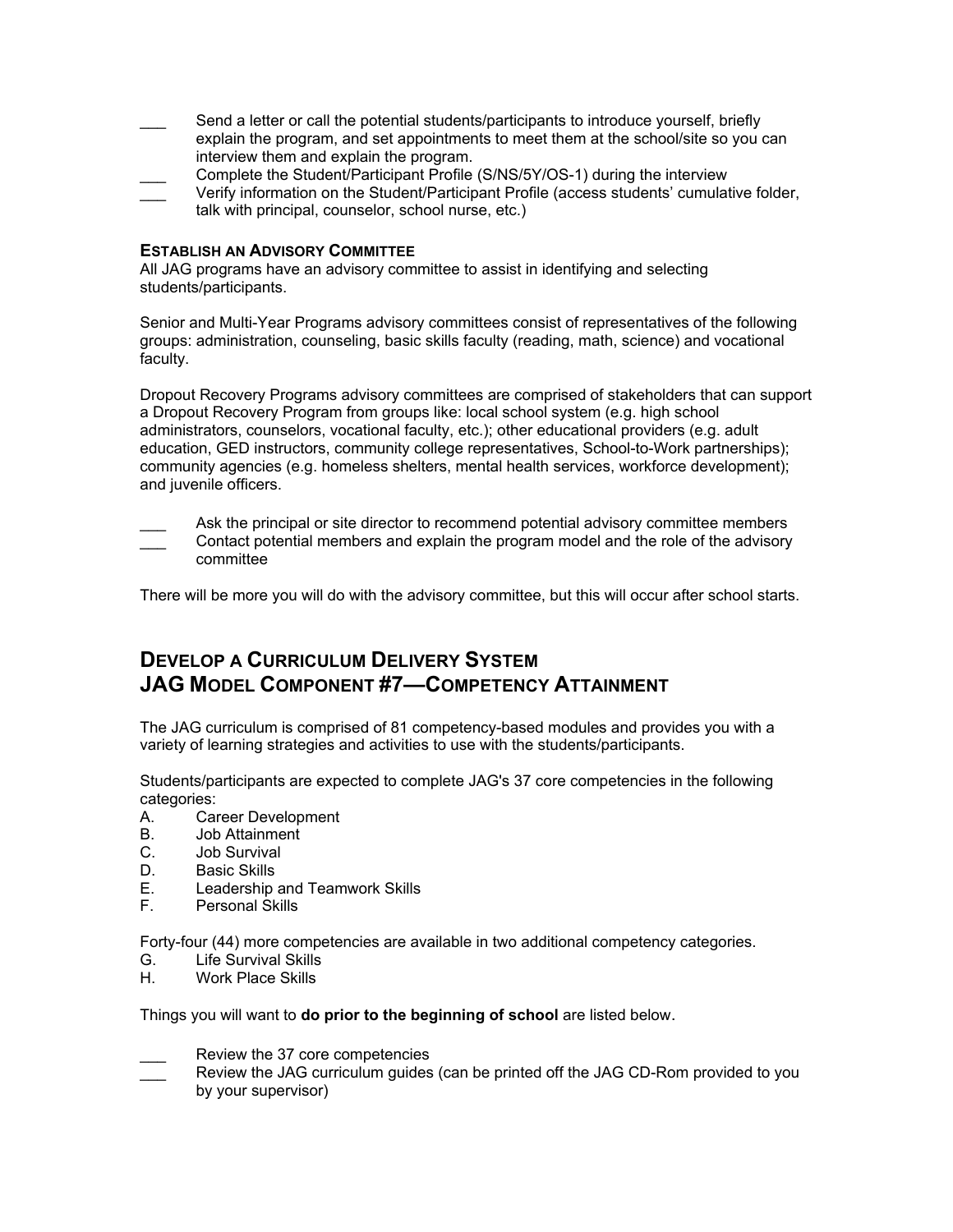- Determine the order in which competencies will be taught. Traditionally, Specialists start with the Leadership and Teamwork Skills competencies (E). The activities give the students/participants a chance to learn about each other, teamwork, leadership, and followership. This will make a difference in officer elections and having a successful Initiation and Installation (I&I) ceremony. The other area Specialists weave in early in the year is the A.1 competency—identify occupational interests, aptitudes and abilities. These activities build awareness and self-esteem.
- \_\_\_ Create a course syllabus that may include: name, office phone number, classroom/office location, pager number, course description, course requirements, grading policy, required materials, disciplinary policy, and make-up policy
- Secure a supply of other assessment instruments (funding source may require a specific assessment)
- Identify possible quest speakers to enhance curriculum
- Assess the capability to use computer assisted instruction for remediation and basic skills development along with development of JAG competencies
- Determine if lesson plans are due regularly and the suggested format (from both supervisor and principal/site director)
- Review the JAG Teaching Tips Guide if you are a first year teacher

# **ORGANIZING THE CAREER/PROFESSIONAL ASSOCIATION JAG MODEL COMPONENT #6—CAREER/PROFESSIONAL ASSOCIATION**

- \_\_\_ Review Career Association Handbooks (Advisor's, Officers', and Competitive Events) or
	- Professional Association Handbook to become familiar with their contents
- Plan how you will introduce and explain the importance of the Career/Professional Association to students/participants.
	- o Suggested reading in the Advisor's Handbook are:
		- Unit A National Career Association-An Overview
		- Unit B Roles and Responsibilities
		- **Unit C** Organizing an NCA Chapter
- Determine how to handle seniors and non-seniors in the same program
- Determine how to handle multiple chapters in the same building
- Determine how to implement the Professional Association (DOR Program) if the
- participants do not meet regularly in a class setting

## **ELECTION OF OFFICERS**

- Familiarize yourself with election of officers. This is the first thing the Career/Professional Association will accomplish.
	- o Suggested reading in Advisor's Handbook are:
		- Unit C Organizing an NCA Chapter
		- Unit D Using Officers Effectively
- Decide which portions of the Officers' Handbook you will make copies of for the students/participants
	- o Suggested sections to copy from Officers' Handbook are:
		- $\nu$  Unit B Officers and Committees
		- Unit C Leadership
		- Appendix 2 Characteristics of a Good NCA Member
		- Appendix 3 Participation Rules
		- **Appendix 24-28 Constitution and Bylaws**
		- **Form 22 Sample Election Tally Sheet**
		- $\blacksquare$  Form 23 Ballot
		- From 26 Chapter Officer List
		- Form 30 Member Commitment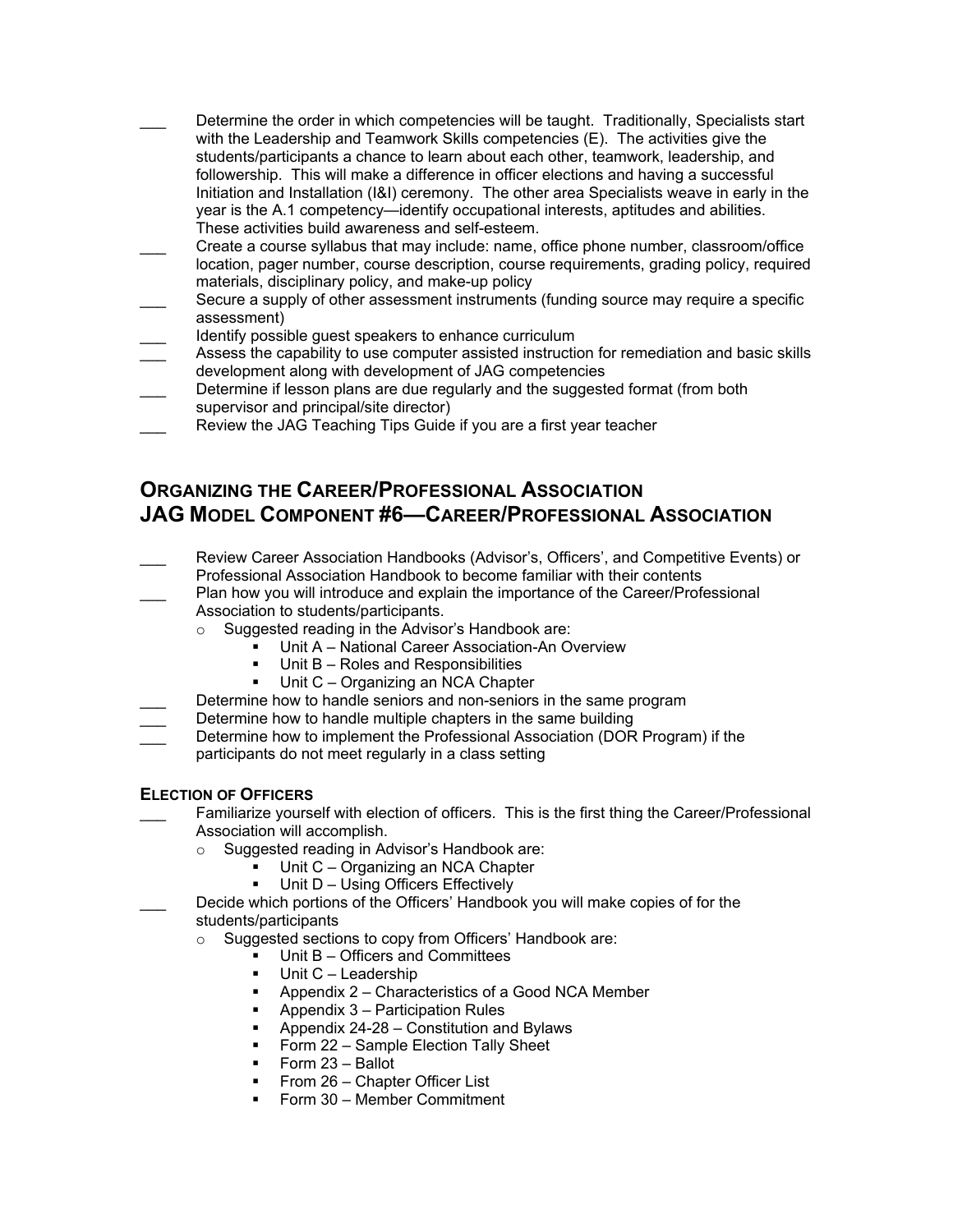- Form 32 NCA Officer Information Sheet
- Form 33 NCA Officer Profile
- Form 34 NCA Chapter Officer Permission Form
- Decide which teambuilding activities you will use the first few weeks
- $\circ$  See Officers' Handbook Unit F Teambuilding<br>  $\circ$  See JAG curriculum E.26 Demonstrate team
	- See JAG curriculum E.26 Demonstrate team membership and E.27 Demonstrate team leadership
- Ask supervisor if there is a deadline for chapter officer elections
- Ask supervisor if there are state officer elections and the procedures
- Ask supervisor the specifics for the Leadership Development Congress (LDC). This is a training session for chapter officers.
- \_\_\_ Consider asking a team of officers from a local civic organization to speak to your class prior to officer elections

## **INITIATION AND INSTALLATION CEREMONY (I&I)**

- Initiation and Installation Ceremony (I&I) is the second big event for the Career/Professional Association. Become familiar with this so you can explain the value to your students/participants.
	- o Suggested sections to read in Advisor's Handbook are:
		- Appendix J Initiation and Installation Ceremony
		- Appendix K Initiation and Installation Ceremony Proposed Script

These two areas are a great place to begin before the start of school. If you have time, begin on the next areas. If not, focus on doing these once school starts.

### **COMMITTEES**

Committees are a great way for all students/participants to have a chance to be in a leadership position. Student-led committees makes sure you're not doing the work.

- Review in Advisor's Handbook Unit E Using Committees Effectively
- Review in Officers' Handbook
	- $\circ$  Unit B.13-B.18 Committees
	- o Form 19 NCA Committees for the Year
	- o Form 20 Committee Assignment Sheet
	- $\circ$  Form 21 NCA Committee Report

### **CHAPTER ACTIVITIES FOR THE YEAR (PROGRAM OF WORK)**

- Review in Advisor's Handbook Unit F Developing a Chapters Activities Plan
- You may want to copy "Local Chapter Activities Suggestions" as a starting point for the chapter.
	- $\circ$  Officers' Handbook, Appendix 31-33 Local Chapter Activities Suggestions \_\_\_ Helpful forms in Officers' Handbook
		- $\circ$  Form 27 Program of Work Planning Sheet
		- $\circ$  Form 28 Program of Work Monthly Plan<br> $\circ$  Form 37-38 Chapter Activities Plan Chec
		- Form 37-38 Chapter Activities Plan Checklist
		- o Form 39 Project Planning Worksheet
		- o Form 40 Project Action Plan
	- o Form 41 Project Action Plan Budget
	- Discuss with administration any specific guidelines on student activities
- Secure a school calendar

### **FUNDRAISING**

- Discuss with administration any specific school quidelines for fundraising
- Discuss with JAG supervisor specifics on fundraising (allowed, encouraged, where to deposit the money, etc.)
- Review in Advisor's Handbook Unit G Financing Chapter Activities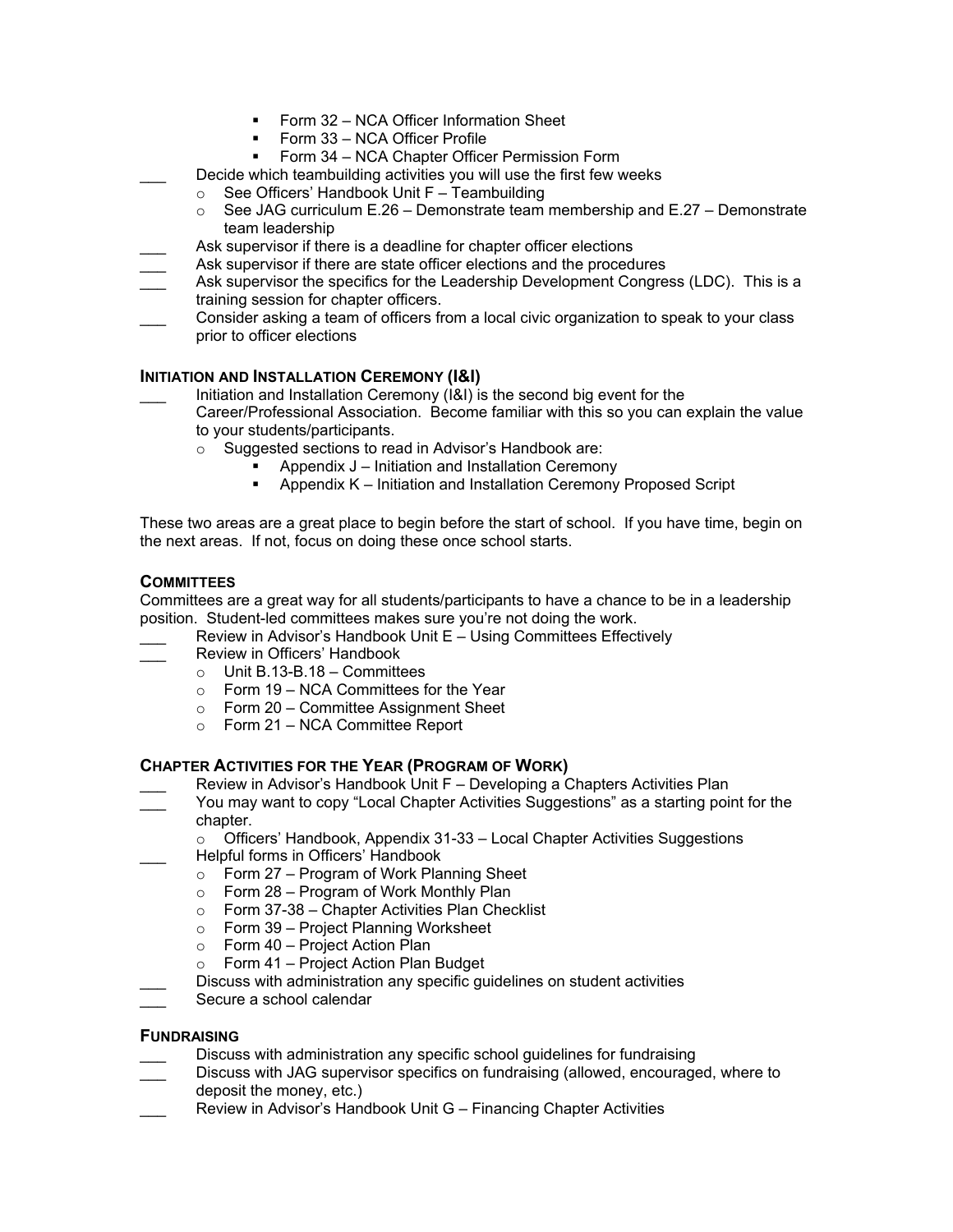- You may want to copy two items in the appendix of the Officers' Handbook as a starting point for the chapter.
	- $\circ$  Appendix 38-39 Having a Fundraiser
	- $\circ$  Appendix 40 Fundraising Ideas
	- Helpful forms in Officers' Handbook
	- o Form 10 Budget Form
	- o Form 11 Chapter Receipts and Disbursements
	- o Form 16 Projected Chapter Budget Summary
	- o Form 17 Actual Chapter Income and Expense Statement
	- o Form 18 Chapter Receipts and Disbursements
	- $\circ$  Form 35 Sales Project Evaluation
	- $\circ$  Form 36 Chapter Fundraising Evaluation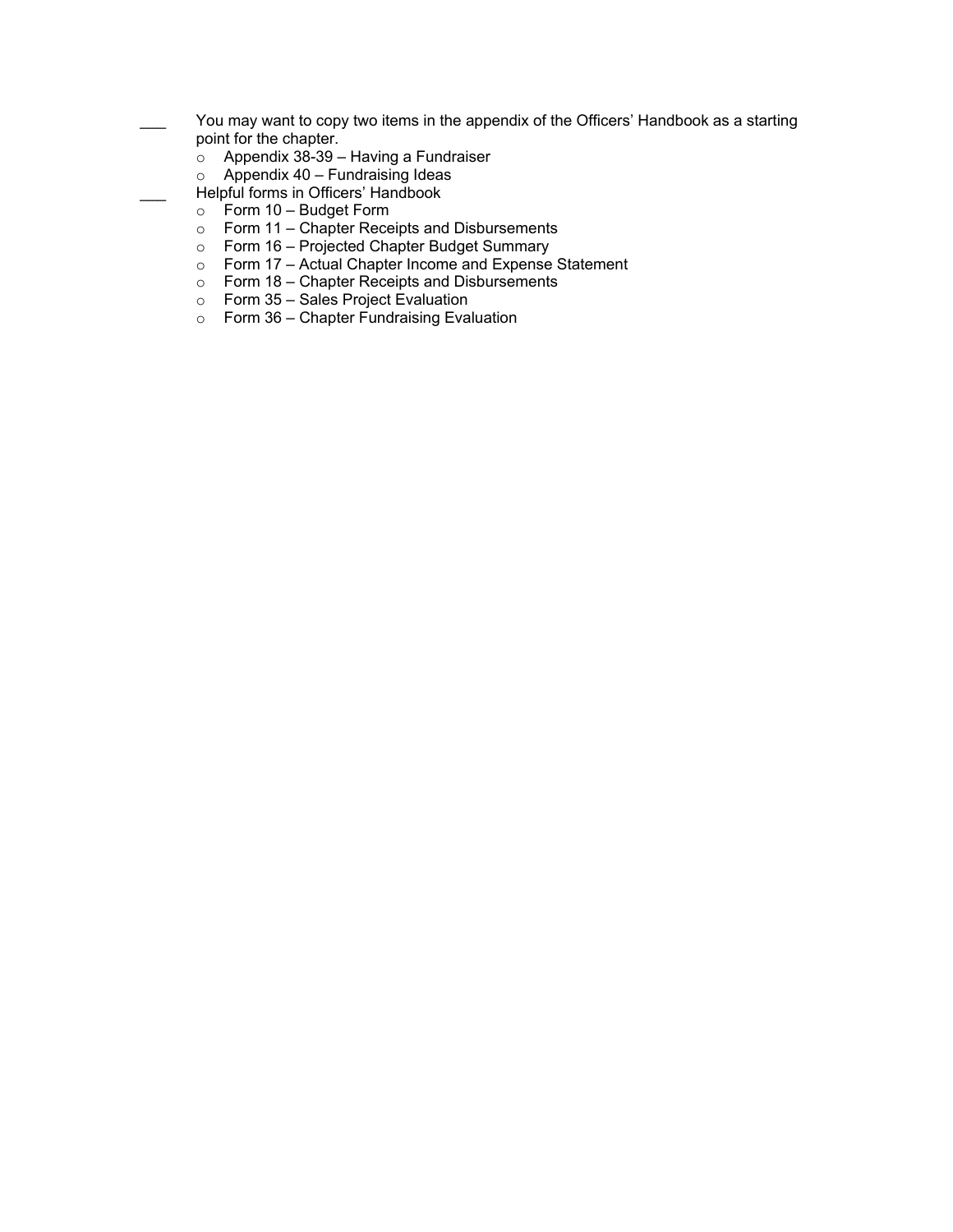# **FIRST MONTH OF THE SCHOOL YEAR**

# **STUDENT SELECTION**

Continue recruiting, interviewing and selecting students if you don't have a full load.

## **ADVISORY COMMITTEE**

- Prior to the start of school, you asked the principal or site director to recommend potential advisory committee members and you contacted potential members to explain the program model and the role of the advisory committee
- \_\_\_ Conduct an initial meeting of the advisory committee to identify potential program participants
- Review JAG targeting criteria with the committee
- Ask the advisory committee members to help promote the program among other school personnel and faculty

Avoid the selection process being driven by one individual (that includes the Specialist). It is important that the advisory committee accepts ownership of the targeted students and the JAG Program, otherwise, the Specialist is "on their own" and it is a big job when operating in isolation of other schools systems and personnel.

## **SCHOOL INVOLVEMENT AND COMMUNICATION**

- Conduct a presentation to the faculty and staff
- Place information about the program in faculty and staff mail boxes
- \_\_\_ Circulate and network. Answer questions about the program. Ask for student referrals from the faculty and staff.
- Make sure you understand school policy and procedures.

# **CLASSROOM—WEEK ONE**

Plan to be flexible and get to know the students the first week. Some of the things that will happen the first week are below.

- Fill out school forms
- Fill out S/NS/5Y/OS-1 if they have not been completed
- Discuss the JAG Program and provide a handout that is an overview
- Discuss the Student/Parent Commitment form (S/NS-4) or Supportive Adult Commitment Form (OS-4). Take your time in explaining the importance of everyone's commitment and responsibilities.
- Collect the signed copies of S/NS/OS-4
- Explain about the Career Association. If your class load is set and you don't expect any changes, go into detail and begin discussing officer elections, etc. If you still have turnover, wait until week two when things settle down.
- Do icebreakers and teambuilding exercises. To help learning take place, it is best if the students begin getting to know one another and building rapport with you. The JAG Teaching Tips Guide has several and the JAG curriculum ("E" competencies) has some too. This is also an ideal way for students to begin seeing the leadership potential in each other.
- Discuss rules, responsibilities, disciplinary plan and procedures for the class

### **CLASSROOM—WEEK TWO**

The following information over the next few weeks is a GUIDE and may not be realistic to your situation. What is suggested for week two may not be able to occur until week three and so on.

- Continue with icebreakers and teambuilding exercises. Use the "E" competencies in the JAG curriculum
- Track contact hours (S/NS/5Y/OS-5)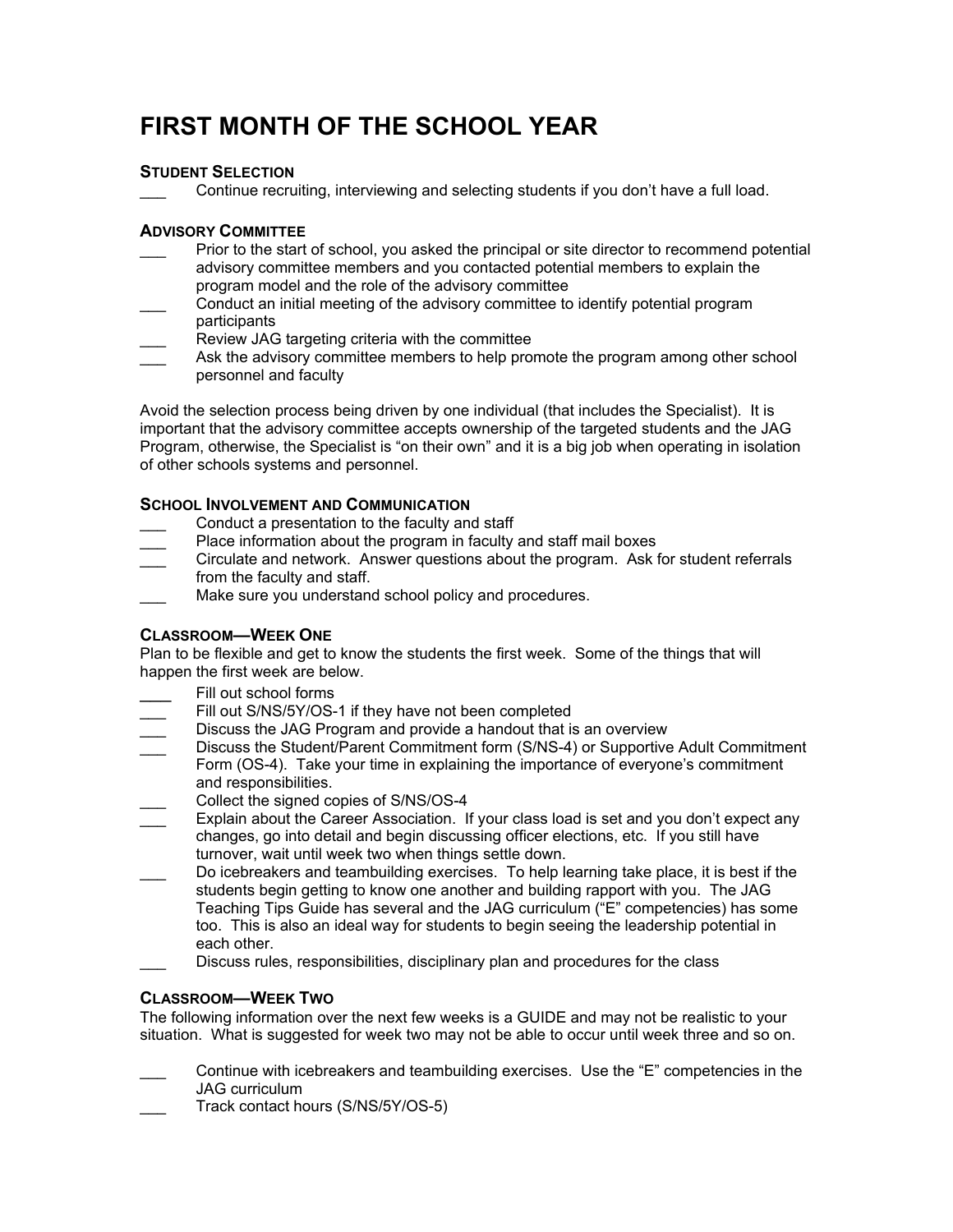- Discuss in more detail the officer elections
- Discuss in more detail about the Initiation and Installation Ceremony
- Track competency delivery (S/NS/5Y/OS-3)

### **CLASSROOM—WEEK THREE**

- Begin officer elections—use the Career Association Handbooks as your guide
- After officers are elected, discuss in detail the chapter activities plan
- Discuss in detail fundraising
- Begin planning the Initiation and Installation Ceremony
- May want to begin competencies A.1 Identify occupational interests, aptitudes and abilities and A.2 – Related interests, aptitudes and abilities to appropriate occupations Track contact hours (S/NS/5Y/OS-5)
- Track competency delivery (S/NS/5Y/OS-3)

### **CLASSROOM—WEEK FOUR**

- Train the officers. You may need to meet after school to spend time and coach them on their roles, etc.
- Officers plan the first meeting. The Advisor's and Officers' Handbooks have a lot of information to guide the officers on planning an agenda, taking minutes, etc.
- Have the chapter meeting. A key agenda item would be planning the I&I.
- Teach students about committees
- Track contact hours (S/NS/5Y/OS-5)
- Track competency delivery (S/NS/5Y/OS-3)
- Prepare monthly activities report for all program partners

## **ENTER REQUIRED JAG DATA IN JAG NATIONAL DATA MANAGEMENT SYSTEM (NDMS)**

- Student/Participant Profiles (S/NS/5Y/OS-1)
- Secure signed Student/Parent Commitment Form (S/NS-4) or Supportive Adult
- Commitment Form (OS-4)—hard copy—place in student/participant file Record data on Student/Participant Contact (S/NS/5Y/OS-5)
- Record data on Competency Record (S/NS/5Y/OS-3)
- Begin building a Program Roster (S/NS/5Y/OS-10)
- 

### **FUNDING SOURCE DOCUMENTATION**

Provide funding source documentation

### **FOLLOW-UP**

If you replaced another Specialist from a Senior Program or a Dropout Recovery Program, you will need to do follow-up each month with the graduates and non-graduates. JAG programs follow their participants for 12 months after graduation or completion of GED. Specialists assist graduates in securing a full-time quality job immediately after graduation. Non-graduates receive encouragement and assistance in completing a high school diploma or GED. Job placement is not the priority for non-graduates—education is the overriding goal.

- Review the records and begin follow-up
- Track the placement information and follow-up information on S/OS-9
- Input into JAG National Data Management System

### **MEET WITH SUPERVISOR**

- Discuss status of program
- Review system to ensure that guidelines are followed

# **SECOND MONTH OF THE SCHOOL YEAR**

### **CLASSROOM AND CAREER ASSOCIATION**

Continue delivering competencies based on the syllabus you created